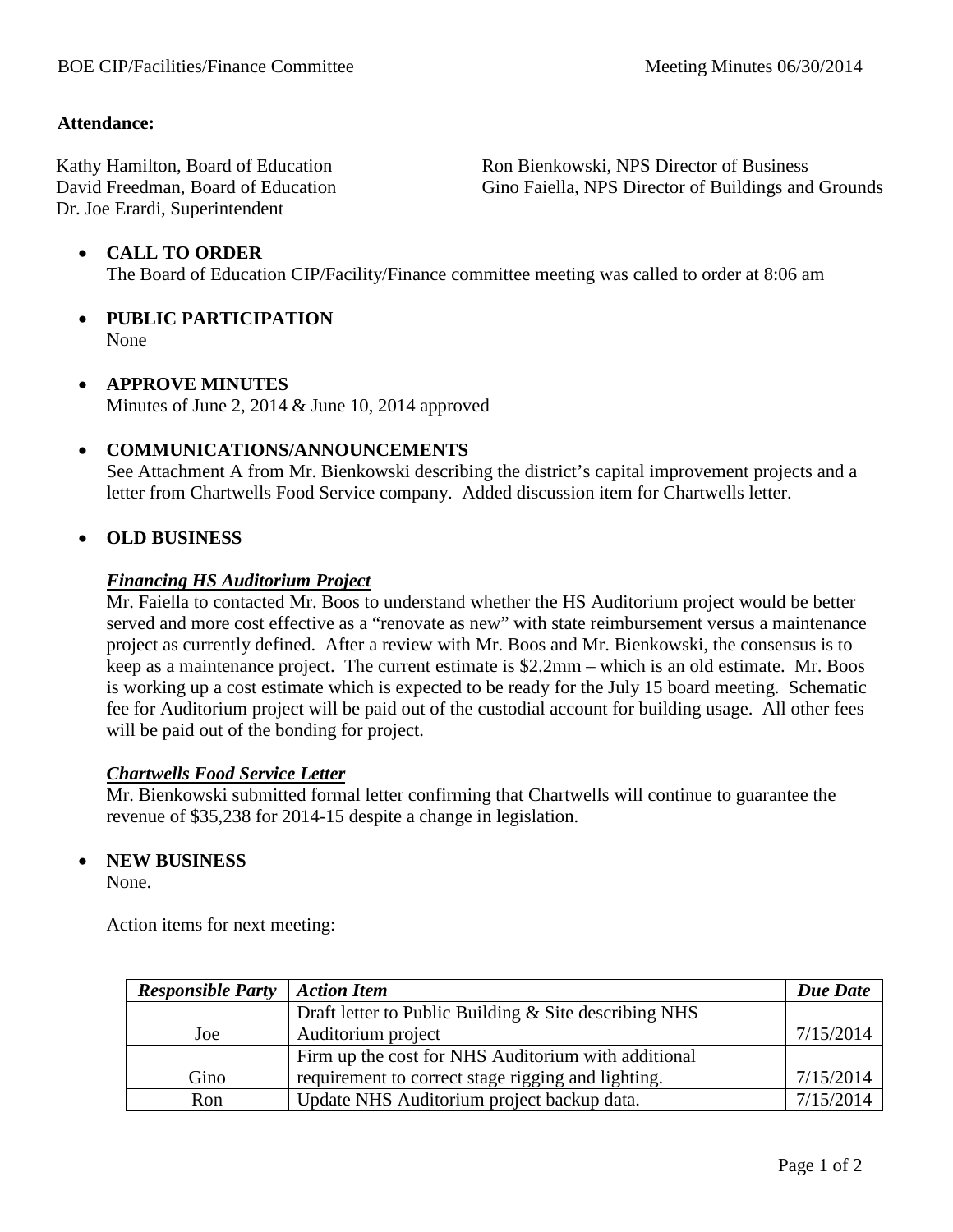| <b>Responsible Party</b> | <b>Action Item</b>                                              | Due Date  |
|--------------------------|-----------------------------------------------------------------|-----------|
|                          | Speak to Bob Tait about moving design fees to the year prior to |           |
| Kathy                    | the CIP projects                                                | 7/15/2014 |
|                          | Bring forward CIP information to BOE for a final read on July   |           |
| Committee                | $15^{th}$                                                       | 7/15/2014 |
| Committee                | Present CIP to BOF on August 11 <sup>th</sup> .                 | 8/11/2014 |

# **PUBLIC PARTICIPATION**

None

• **ADJOURNMENT** – Meeting was adjourned at 9:00am.

Submitted: Kathy Hamilton, CIP/Facilities/Finance Committee Chair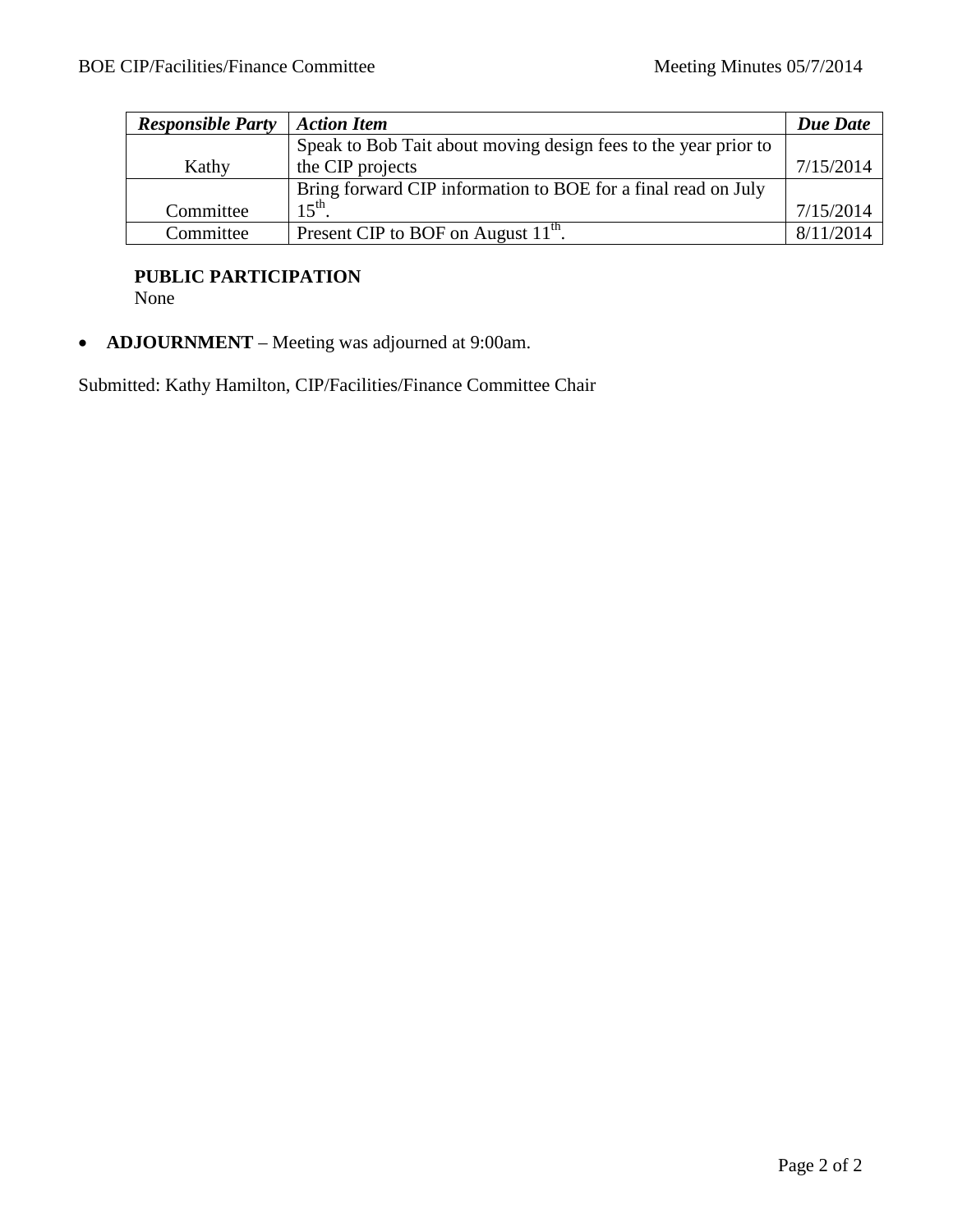CIP Board Approved.xls 2015-16

#### **NEWTOWN BOARD OF EDUCATION** For Review from SUMMARY - CAPITAL IMPROVEMENT PLAN the Committee meeting on 6/10/14 2014/15 TO 2019/20 Year 1 Year 2 Year 3 Year 4 Year 5 underway CIP Item # Location **Description of Project** 2014/15 2015/16 2016/17 2017/18 2018/19 2019/20 **TOTALS**  $\mathbf 2$ Hawley Elem. **HVAC Phase II Ventilation Improvements** \$4,500,000 1948 and 1997 sections 3 Hawley Elem. HVAC Phase III Remove Steam Radiators & boiler & tie into ventilation 1921 section \$2,650,000 8 Hawley Elem. Roof replacement 1948 and 1997 sections \$800,000 \$7,950,000  $\star$ Sandy Hook Elem Design, engineering & construction  $($49,250,000)$ \$49,250,000 Middle Gate Elem Roof replacement 1964 and 1992 sections \$1,500,000 9  $\overline{6}$ Middle Gate Elem Replace original 1964 boiler plant \$650,000 \$2,150,000  $5 - 4$ Middle School Phase 0 - Professional Services \$100,000 Phase I - New boilers and re-piping  $5 - 4$ Middle School \$2,100,000  $7 - 6$ \$4,805,000 Middle School Phase II - Ventilation renovations \$7,005,000 \$100,000  $\mathbf{1}$ High School Phase 0 - Professional Services  $\mathbf{1}$ High School Auditorium; ADA code, replace duct work, \$2,200,000 lighting, seating, rigging, fire sprinkler system  $\overline{\mathbf{4}}$ High School Restoration of Roof with replacement of lobby \$1,040,000 roof \$3,340,000 TOTAL COSTS OF ALL PROJECTS \$51,550,000 \$4,500,000 \$3,690,000 \$3,650,000 \$4,805,000 \$1,500,000 \$69,695,000 TOTAL TO BE BONDED \$2,300,000 \$4,500,000 \$3,690,000 \$3,650,000 \$4,805,000 \$1,500,000 \$20,445,000

Shading represents items new to the plan

\*Funding provided by the State of Connecticut. This project will not be bonded locally and will not impact Newtown's budget or tax rate.